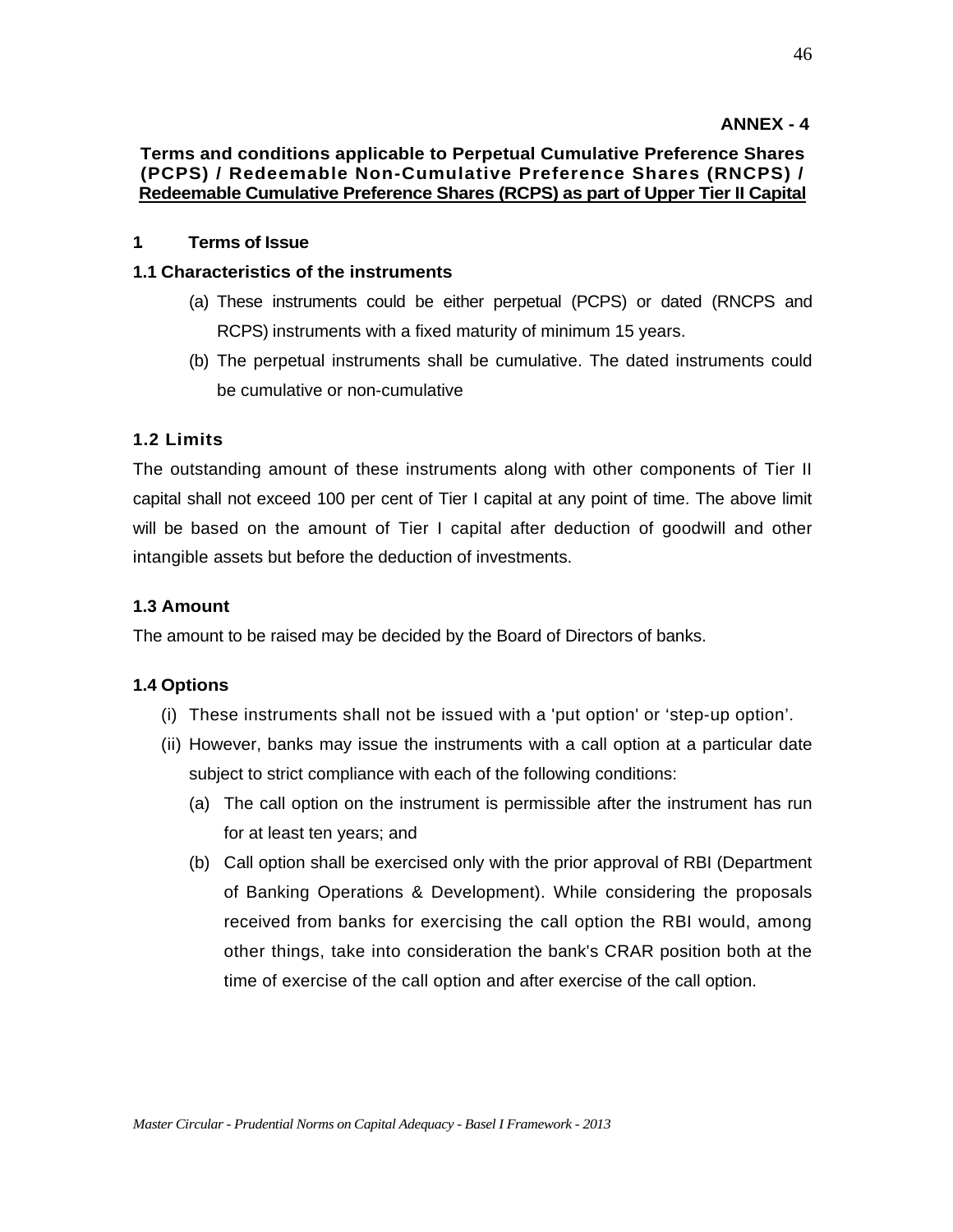### **1.5 Coupon**

The coupon payable to the investors may be either at a fixed rate or at a floating rate referenced to a market determined rupee interest benchmark rate.

### **1.6 Payment of coupon**

**1.6.1** The coupon payable on these instruments will be treated as interest and accordingly debited to P& L Account. However, it will be payable only if

- (a) The bank's CRAR is above the minimum regulatory requirement prescribed by RBI.
- (b) The impact of such payment does not result in bank's CRAR falling below or remaining below the minimum regulatory requirement prescribed by RBI.
- (c) The bank does not have a net loss. For this purpose the Net Loss is defined as either (i) the accumulated loss at the end of the previous financial year / half year as the case may be; or (ii) the loss incurred during the current financial year.
- (d) In the case of PCPS and RCPS the unpaid/partly unpaid coupon will be treated as a liability. The interest amount due and remaining unpaid may be allowed to be paid in later years subject to the bank complying with the above requirements.
- (e) In the case of RNCPS, deferred coupon will not be paid in future years, even if adequate profit is available and the level of CRAR conforms to the regulatory minimum. The bank can however pay a coupon at a rate lesser than the prescribed rate, if adequate profit is available and the level of CRAR conforms to the regulatory minimum.

**1.6.2** All instances of non-payment of interest/payment of interest at a lesser rate than prescribed rate should be notified by the issuing banks to the Chief General Managersin-Charge of Department of Banking Operations & Development and Department of Banking Supervision, Central Office of the Reserve Bank of India, Mumbai.

# **1.7 Redemption / repayment of redeemable Preference Shares included in Upper Tier II**

**1.7.1** All these instruments shall not be redeemable at the initiative of the holder.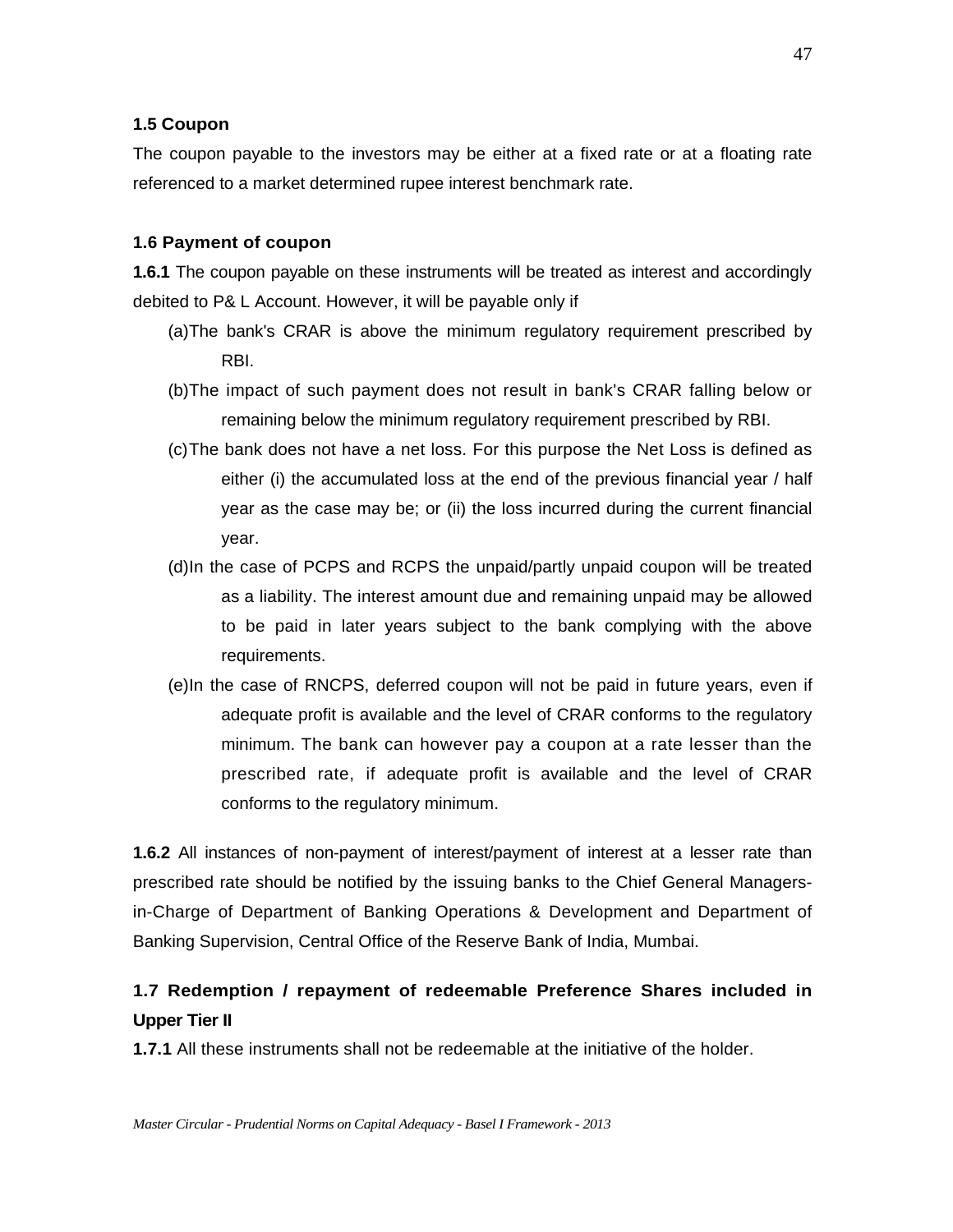**1.7.2** Redemption of these instruments at maturity shall be made only with the prior approval of the Reserve Bank of India (Department of Banking Operations and Development, subject inter alia to the following conditions :

- (a) the bank's CRAR is above the minimum regulatory requirement prescribed by RBI
- (b) the impact of such payment does not result in bank's CRAR falling below or remaining below the minimum regulatory requirement prescribed by RBI

## **1.8 Seniority of claim**

The claims of the investors in these instruments shall be senior to the claims of investors in instruments eligible for inclusion in Tier I capital and subordinate to the claims of all other creditors including those in Lower Tier II and the depositors. Amongst the investors of various instruments included in Upper Tier II, the claims shall rank pari-passu with each other.

## **1.9 Amortization for the purpose of computing CRAR**

The Redeemable Preference Shares (both cumulative and non-cumulative) shall be subjected to a progressive discount for capital adequacy purposes over the last five years of their tenor, as they approach maturity as indicated in the table below for being eligible for inclusion in Tier II capital.

| <b>Remaining Maturity of Instruments</b>      | <b>Rate of Discount (%)</b> |
|-----------------------------------------------|-----------------------------|
| Less than one year                            | 100                         |
| One year and more but less than two years     | 80                          |
| Two years and more but less than three years  | 60                          |
| Three years and more but less than four years | 40                          |
| Four years and more but less than five years  | 20                          |

## **1.10 Other conditions**

(a) These instruments should be fully paid-up, unsecured, and free of any restrictive clauses.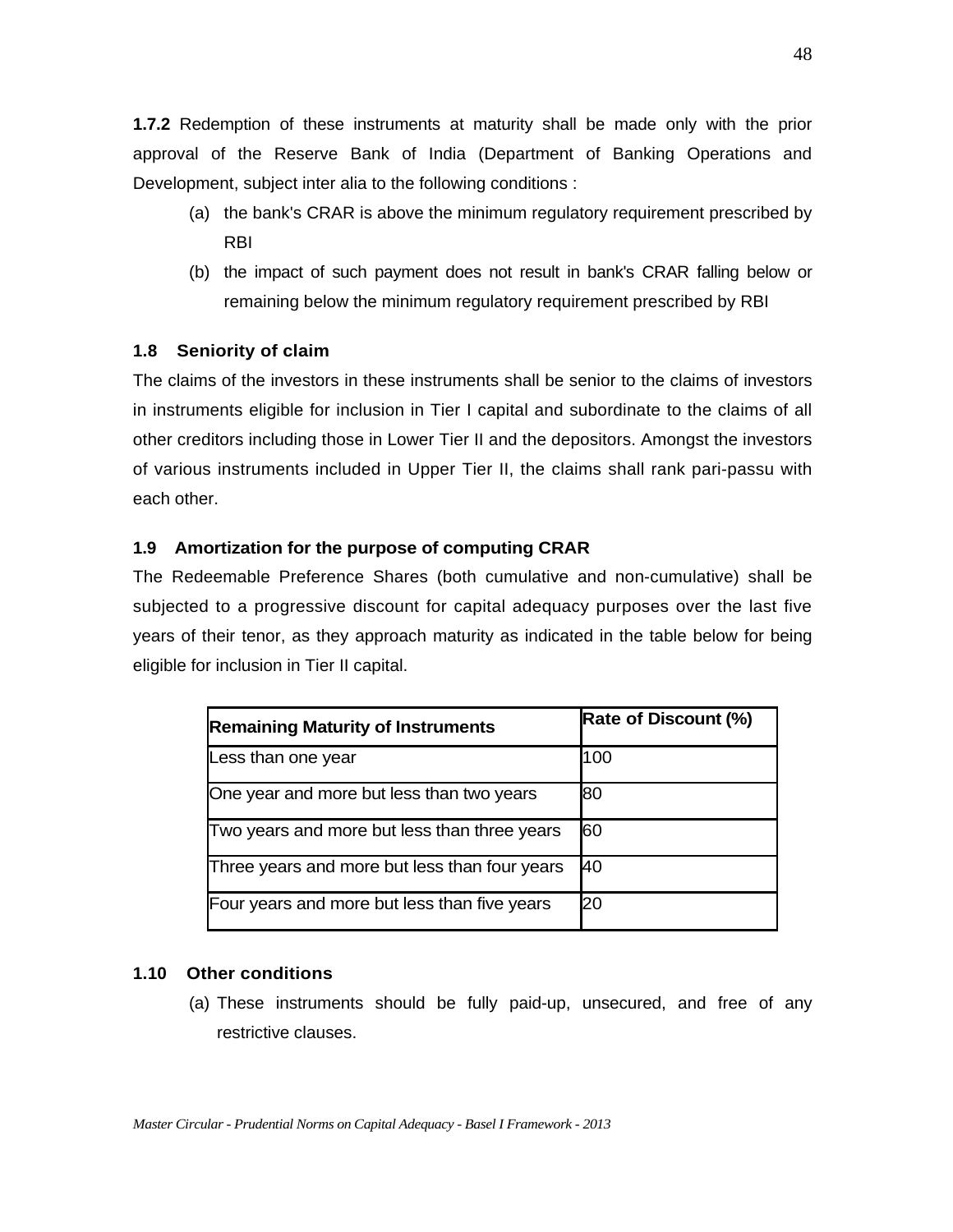- (b) Investment by FIIs and NRIs shall be within an overall limit of 49 per cent and 24 per cent of the issue respectively, subject to the investment by each FII not exceeding 10 per cent of the issue and investment by each NRI not exceeding 5 per cent of the issue. Investment by FIIs in these instruments shall be outside the ECB limit for rupee denominated corporate debt as fixed by Government of India from time to time. However, investment by FIIs in these instruments will be subject to separate ceiling. The overall nonresident holding of Preference Shares and equity shares in public sector banks will be subject to the statutory / regulatory limit.
- (c) Banks should comply with the terms and conditions, if any, stipulated by SEBI / other regulatory authorities in regard to issue of the instruments.

## **2. Compliance with Reserve requirements**

(a) The funds collected by various branches of the bank or other banks for the issue and held pending finalization of allotment of these instruments will have to be taken into account for the purpose of calculating reserve requirements.

(b) The total amount raised by a bank through the issue of these instruments shall be reckoned as liability for the calculation of net demand and time liabilities for the purpose of reserve requirements and, as such, will attract CRR / SLR requirements.

### **3. Reporting requirements**

Banks issuing these instruments shall submit a report to the Chief General Manager-in-charge, Department of Banking Operations & Development, Reserve Bank of India, Mumbai giving details of the debt raised, including the terms of issue specified at item 1 above together with a copy of the offer document soon after the issue is completed.

### **4. Investment in these instruments issued by other banks / FIs**

(a) A bank's investment in these instruments issued by other banks and financial institutions will be reckoned along with the investment in other instruments eligible for capital status while computing compliance with the overall ceiling of 10